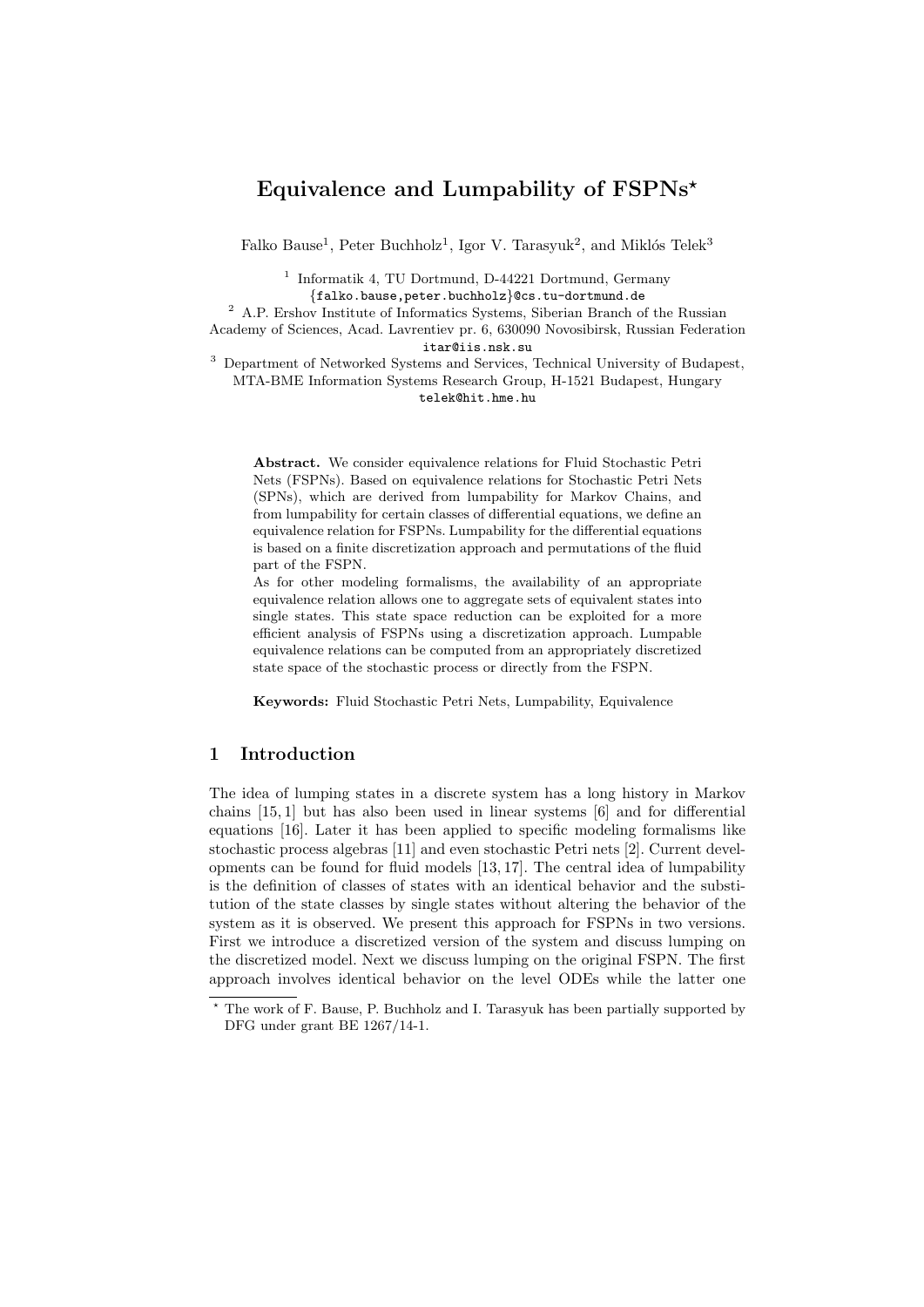presents identical behavior on the level of PDEs.

New contribution of the paper: Lumpability has been applied in the above mentioned papers for discrete models or for specific types of continuous models as they result from kinetic differential equations [16]. The latter approach has then been used as a basis to define lumpability for a fluid description of stochastic process algebra terms which result from a large number of identical and symmetric components [13, 17]. Our approach combines lumpability for discrete and for continuous systems and presents, to the best of our knowledge for the first time, an approach that can be applied to hybrid systems. Additionally, the lumping of the continuous part goes beyond the approach presented for stochastic process algebras because lumping does not necessarily imply symmetry in the model.

The rest of the paper is organized as follows. FSPNs and the notation are introduced in Section 2. The analytical description of FSPNs by means of PDEs and a proposed discretizations approach resulting in an ODE-based analytical description are provided in Section 3. Lumpability of the discretized system is analyzed in Section 4, while in Section 5, lumpability is analyzed directly on the system matrices without the discretization step. The paper is concluded in Section 6.

### 2 Background and Definitions

We consider a class of FSPNs, which is similar to FSPNs, presented in [12, 10]. A FSPN is an 7-tuple  $(P, T, \bar{m}_0, A, B, F, R)$ , where

- P is the set of places which is subdivided into the set of discrete places  $P_d$ and the set of continuous places  $P_c$ ,
- $-$  T is the set of (timed) transitions,
- $\bar{m}_0 = (m_0, x_0)$  is the initial marking, where  $m_0 \in \mathbb{N}^{|P_d|}$  is a vector containing the number of tokens on each discrete place and  $x_0 \in \mathbb{R}^{|P_c|}$  is a vector which contains for each continuous place the level of fluid at the place. Let  $\mathcal{M}_d$  be the set of all reachable discrete markings,  $\mathcal{M}_c$  be the set of reachable continuous markings and  $\mathcal M$  the set of all markings,
- A is the set of arcs which is subdivided into discrete arcs  $A_d$ :  $((P_d \times T) \cup (T \times P_d)) \rightarrow \mathbb{N}$  (where  $A_d$  defines the multiplicity of the arc) and continuous arcs  $A_c : (P_c \times T) \cup (T \times P_c) \rightarrow \{0,1\},\$
- B is the set of capacities of fluid places, i.e.,  $B: P_c \to \mathbb{R}_{>0}$ ,
- F the set of transition rates which is a function  $F: T \times \mathcal{M} \to \mathbb{R}_{\geq 0}$ ,
- R the set of flow rates which is a function  $R: A_c \times \mathcal{M} \to \mathbb{R}_{\geq 0}$ .

We do not consider immediate transitions here which are commonly available in FSPNs (e.g., [12, 10]), because it is easier to define equivalence relations for FSPNs with only timed transitions. However, it is possible to extend the approach to FSPNs with immediate transitions. The marking dependent fluid rate is a very powerful concept. It allows one to model for example inhibitor arcs or place capacities for discrete places, both are not explicitly part of our class of nets.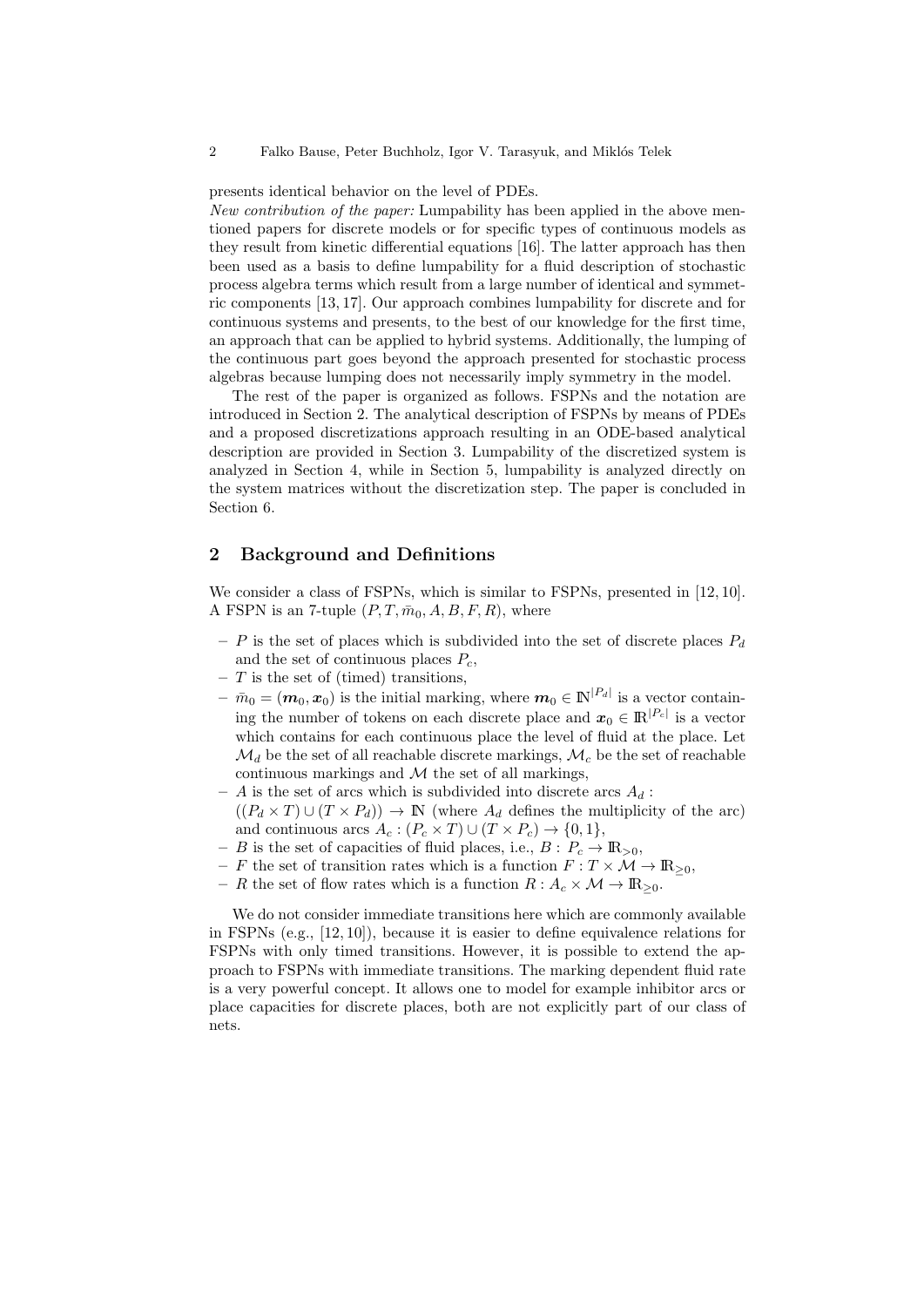For a transition  $t \in T$ , we denote the input places by  $\bullet t = \{p \in P_d | A_d(p, t) >$ 0, similarly the output places by  $t\bullet = \{p \in P_d | A_d(t,p) > 0\}$ . For continuous places the notation  $\circ t = \{p \in P_c | A_c(p, t) = 1\}$  and  $t \circ \circ f = \{p \in P_c | A_c(t, p) = 1\}$ are applied. The input and output transitions,  $\bullet p$ ,  $p \bullet$ ,  $\circ p$  and  $p \circ$ , are defined similarly.

A transition  $t \in T$  is enabled in marking  $\bar{m} = (m, x)$ , if for all  $p \in \bullet t$ ,  $A_d(p, t) \leq m(p)$  and  $F(t, \bar{m}) > 0$ . Let  $ena(\bar{m})$  be the set of transitions enabled in marking  $\bar{m}$ . Enabled transitions may modify the discrete and continuous state (i.e., marking) of the net.

We start with the discrete part of the marking. The discrete part is modified by firing an enabled transition. Firing times are exponentially distributed with rate  $F(t, \bar{m})$  for  $t \in ena(\bar{m})$ . The transition that fires is selected according to a race condition. Firing transition t in marking  $\bar{m} = (\mathbf{m}, \mathbf{x})$  results in the new marking  $\bar{m}' = (\mathbf{m}', \mathbf{x})$  with  $\mathbf{m}'(p) = \mathbf{m}(p) - A_d(p, t) + A_d(t, p)$  for all  $p \in P_d$ . The enabling conditions of transitions assure that all components of  $m'$  are nonnegative. We use the notation  $\bar{m} \stackrel{t}{\rightarrow} \bar{m}'$  if t fires in  $\bar{m}$  and results in marking  $\bar{m}'$ . If only the discrete part is relevant we use the notation  $m \stackrel{t}{\rightarrow} m'$ . Observe that the firing of transitions does not modify the continuous state.

The continuous marking,  $x$ , is continuously modified with a finite rate by enabled transitions, as long as the place capacities are respected. In marking  $\bar{m}$ , the potential flow rate for place  $p \in P_c$  is given by

$$
\breve{r}_p(\bar{m}) = \sum_{t \in en(\bar{m}) \cap op} R((t, p), \bar{m}) - \sum_{t \in en(\bar{m}) \cap po} R((p, t), \bar{m}).
$$
\n(1)

The actual flow rate has to take care of the place capacities and is defined as

$$
r_p(\bar{m}) = \begin{cases} \breve{r}_p(\bar{m}) & \text{if } 0 < x_p < B(p), \\ \breve{r}_p(\bar{m}) & \text{if } x_p = 0 \land \breve{r}_p(\bar{m}) > 0, \\ \breve{r}_p(\bar{m}) & \text{if } x_p = B(p) \land \breve{r}_p(\bar{m}) < 0, \\ 0 & \text{otherwise,} \end{cases} \tag{2}
$$

where  $x_p$  is the fluid level at fluid place p. The rate describes the flow rate into a continuous place, i.e.,  $r_p(\bar{m}) = \frac{dx_p(\tau)}{d\tau}$ , where  $\tau$  denotes the time, and negative flow rate represents a decaying fluid level.

The model allows one to define some nasty behaviors, which means that flows or rates change infinitely often in a finite interval, as for example shown in [5]. We will exclude these behaviors in the following section and assume that the majority of the transition rate and flow rate functions are either independent or a piecewise constant function of the continuous marking  $x$ . In principle, simulation can be applied to analyze FSPNs. We consider here numerical analysis via discretization where lumping helps to reduce the analysis complexity. To describe our approach we introduce several restrictions for the allowed class of nets. Some of these restrictions may be relaxed and still allow one to compute equivalence relations and analyze the resulting systems numerically, others are essential in the sense that otherwise a numerical analysis is no longer possible and an equivalence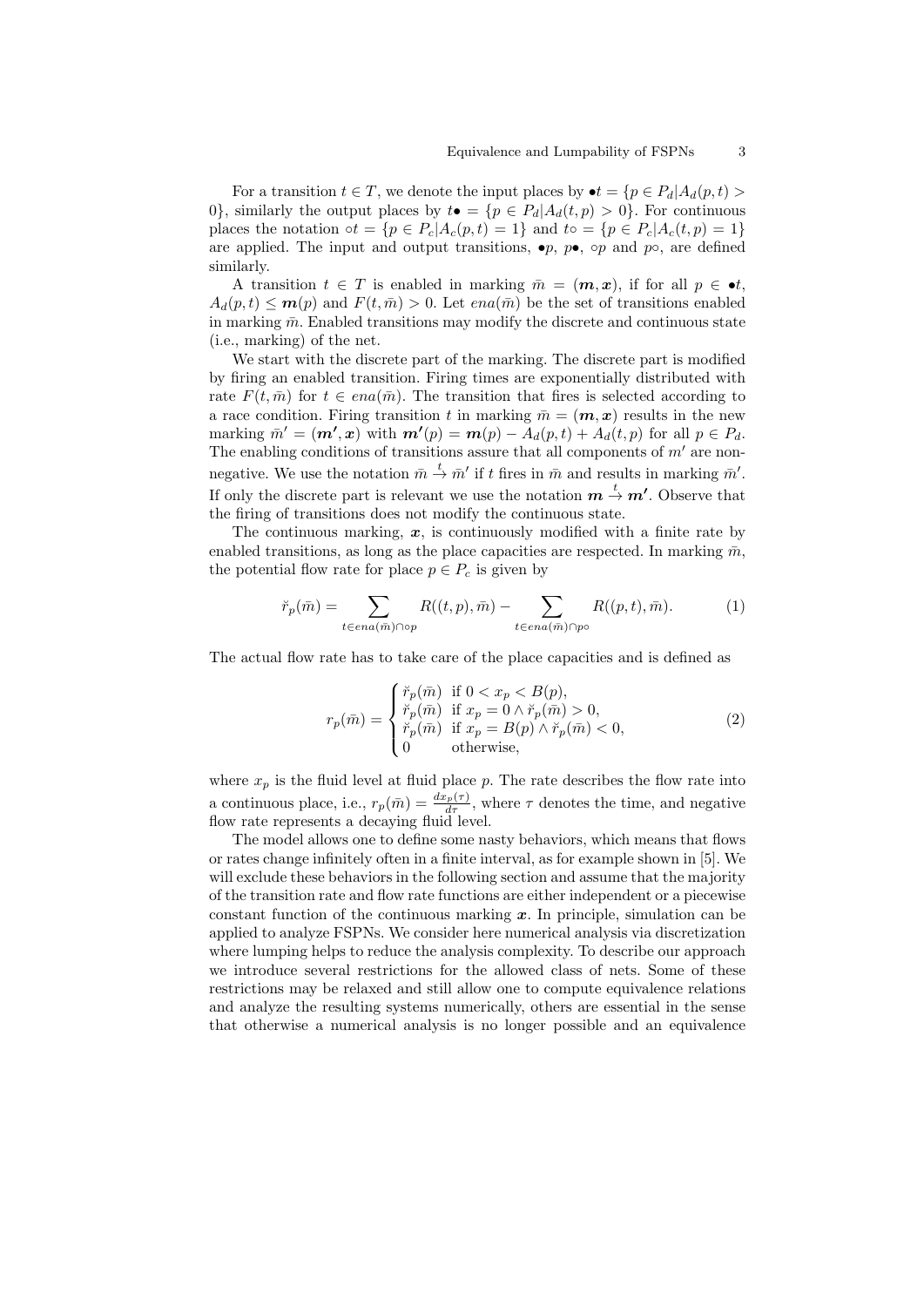relation to reduce the state space can no longer be computed. The approach will be presented in the subsequent sections.

### 3 Discretization and Analysis

We consider only FSPNs with a finite set  $\mathcal{M}_d$  otherwise numerical analysis can only be applied in very specific cases. Generation of the set  $\mathcal{M}_d$  is in general non-trivial due to the presence of marking dependent transition rates which may become zero. However, it is easy to compute a super-set of  $\mathcal{M}_d$  by neglecting all continuous components in the net which means that enabling conditions of transitions that depend on the filling of fluid places are simply ignored. We assume in the sequel that  $\mathcal{M}_d$  or an appropriate finite super-set of  $\mathcal{M}_d$  can be generated using common algorithms for state space generation.

For  $x \in \mathcal{M}_c, Q(x)$  is a  $|\mathcal{M}_d| \times |\mathcal{M}_d|$  matrix including the transitions rates if the continuous marking is x. Markings from  $\mathcal{M}_d$  are numbered consecutively from 1 through  $|\mathcal{M}_d|$ . We use the marking  $m_i$  and its number i interchangeably and have for the elements of matrix  $Q(x)$ 

$$
q_{ij}(\boldsymbol{x}) = \sum_{t \in en(\boldsymbol{m}_i) \wedge \boldsymbol{m}_i} \sum_{j \neq i} F(t, (\boldsymbol{m}_i, \boldsymbol{x})), \text{ for } i \neq j,
$$
  
\n
$$
q_{ii}(\boldsymbol{x}) = -\sum_{j \neq i} q_{ij}(\boldsymbol{x}).
$$
\n(3)

Similarly, we define for each continuous place  $p \in P_c$  a diagonal matrix  $\mathbf{R}_p(x)$ of size  $|\mathcal{M}_d| \times |\mathcal{M}_d|$  with  $r_p((\boldsymbol{m}_i,\boldsymbol{x}))$  in position  $(i,i)$ .

FSPNs as we defined them allow for a very complex behavior where the flow rate and also transition rates depend on the filling of fluid places in an arbitrary complex way. In full generality, such a behavior can hardly be analyzed. Therefore we assume that  $\mathcal{M}_c$  can be decomposed in finitely many disjoint subsets  $\mathcal{M}^1_c,\ldots,\mathcal{M}^K_c$  such that for  $\bm{x},\bm{y}\in\mathcal{M}^k_c$   $\bm{Q}(\bm{x})=\bm{Q}(\bm{y})$  and  $\bm{R}_p(\bm{x})=\bm{R}_p(\bm{y})$  for all  $p \in P_c$  and  $m \in \mathcal{M}_d$ . We assume that each subset  $\mathcal{M}_c^k$  is built from finite intervals  $(b_p^{k-1}, b_p^k)$  with  $b_p^{k-1} < b_p^k$   $(1 \le k \le K)$ ,  $b_p^0 = 0$ ,  $b_p^K = B(p)$  for  $p \in P_c$ . We note that probability mass of various dimensions, characterized by appropriate boundary equations, can develop at set boundaries, if some components of  $\mathbf{R}_p(x)$  changes sign, but their discussion we also neglect here. Thus, we assume that at  $b_p^k$  the functions in the matrices  $\mathbf{Q}(\mathbf{x})$  and  $\mathbf{R}_p(\mathbf{x})$  are left or right continuous or appropriate boundary conditions can be defined.

The dynamic behavior of FSPNs with more than one continuous place specifies a set of partial differential equations. The derivation for these equations will be briefly summarized and follows  $[3, 8, 10, 9, 12]$ . The transient behavior starting from  $\bar{m}_0$  is considered. Let  $M(\tau)$ ,  $X(\tau)$  be the processes describing the evaluation of the discrete and continuous marking, respectively. The following notations are used for  $m_i \in \mathcal{M}_d$ ,  $x \in \mathcal{M}_c$  and time  $\tau \geq 0$ :

 $-\pi_i(\tau) = Prob(M(\tau) = m_i)$  are the discrete state probabilities,

 $-H_i(\tau, x)$  is the CDF of the fluid level at fluid places when the discrete state is  $m_i$ , we have

$$
\pi_i(\tau) = \int_0^{B(p_1)} \dots \int_0^{B(p_{|P_c|})} H_i(\tau, (dx_1, \dots, dx_{|P_c|})),
$$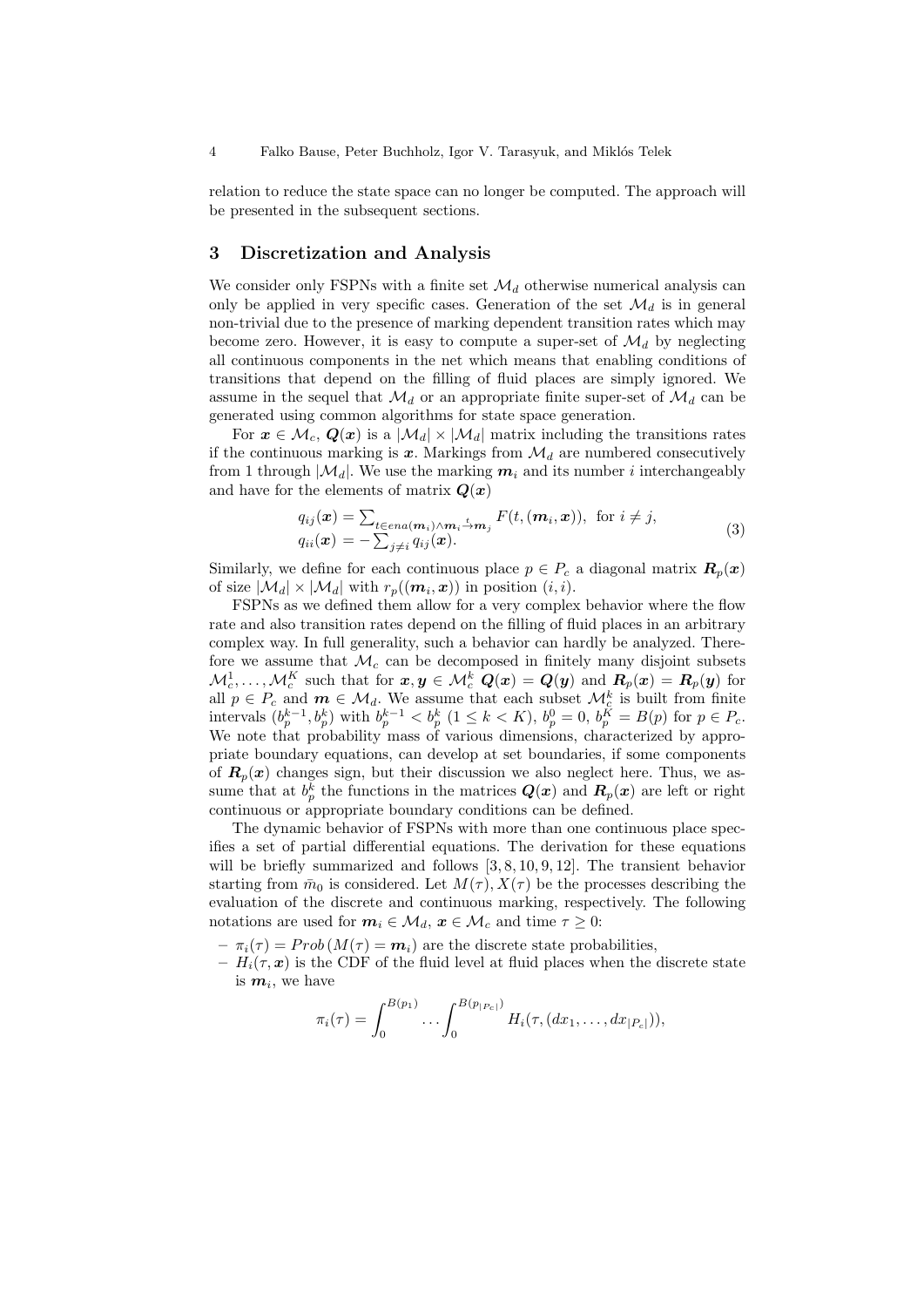- 
$$
f(\tau, \mathbf{x}) = \sum_{p_i \in P_d} h_i(\tau, \mathbf{x})
$$
 the fluid density.

For an x where  $H_i(\tau, x)$  is continuous  $h_i(\tau, x) = \frac{\partial}{\partial x_1} \dots \frac{\partial}{\partial x_{|P_c|}} H_i(\tau, x)$  is the probability density of the fluid places. The densities  $h_i(\tau, x)$  are collected in a vector  $h(\tau, x)$  of length  $|M_d|$ . The dynamic behavior of the system is described by the following set of partial differential equation [12, Theorem 1]

$$
\frac{\partial \mathbf{h}(\tau, \mathbf{x})}{\partial \tau} + \sum_{p \in P_c} \frac{\partial (\mathbf{h}(\tau, \mathbf{x}) \mathbf{R}_p(\mathbf{x}))}{\partial x_p} = \mathbf{h}(\tau, \mathbf{x}) \mathbf{Q}(\mathbf{x}). \tag{4}
$$

For an x where  $H_i(\tau, x)$  is not continuous probability mass develops in various dimensions. These probability masses (e.g., when  $p_1 \in P_c$  is at its lower boundary,  $p_2 \in P_c$  is at its upper boundary and  $p_3 \in P_c$  is between its boundaries), whose number is exponentially increasing with the number of fluid places, are characterized by the boundary equations. Here we avoid the discussion of those boundary equations by referring to [12, Theorem 1], where multi-dimensional masses are considered at the lower boundaries of fluid places.

Results are computed in terms of discrete and continuous markings. We define two functions  $g_d : \mathcal{M}_d \to \mathbb{R}_{\geq 0}$  and  $g_c : \mathcal{M}_c \to \mathbb{R}_{\geq 0}$  that indicate the gain or reward with respect to the discrete or continuous state. We assume that the intervals  $\mathcal{M}_c^k$  are defined such that for  $\bm{x},\bm{y}\in\mathcal{M}_c^k$   $g_c(\bm{x})=g_c(\bm{y}).$  The expectation of the overall gain at time  $\tau$ ,  $G(\tau)$ , is then given by

$$
E\left(G(\tau)\right)=\sum_{\mathbf{m}_i\in\mathcal{M}_d}\left(\pi_i(\tau)g_d(\mathbf{m}_i)+\int_{x_1}\ldots\int_{x_{|P_c|}}g_c(\mathbf{x})H_i(\tau,(dx_1,\ldots,dx_{|P_c|}))\right).
$$

To analyze the system numerically, a discretization approach is applied. We introduce a simple first-order scheme following the ideas presented in [3, 8, 12]. Let  $\Delta_p$  the discretization step for place  $p \in P_c$ . We assume that  $B(p)$  is a multiple of  $\Delta_p$  and  $n_p = B(p)/\Delta_p$ . Let  $\Delta = (\Delta_1, \ldots, \Delta_{|P_c|})$  be a discretization scheme. Discretization defines a finite state space  $\mathcal{S}_{\Delta}$  with  $n_{\Delta} = |\mathcal{M}_d| \prod_{p \in P_c} n_p$  states. Each state is defined by a vector  $(u_0, u_1, \ldots, u_{|P_c|})$  of length  $1 + |P_c|$  where  $u_0 \in$  $\mathcal{M}_d$  and  $u_p \in \{1, \ldots, n_p\}$  for  $p \in P_c$ . States in  $\mathcal{S}_{\Delta}$  are ordered lexicographically according to their vector representation. Depending on the context, we use the vector representation for states or their number in the state space.

To compute transition rates in the discretized state space different methods exist. We apply a finite volume method and start with the transition rates of the discrete part, as follows

$$
q_{ij}^{\mathbf{k}} \triangleq q_{ij}^{(k_1,...,k_{|P_c|})} = \frac{1}{\prod_{p \in P_c} \Delta_p} \int_{(k_1-1)\Delta_1}^{k_1\Delta_1} \cdots \int_{(k_{|P_c|}-1)\Delta_{|P_c|}}^{k_{|P_c|}\Delta_{|P_c|}} q_{ij}(\mathbf{x}) dx_1, \ldots dx_{|P_c|},
$$
\n(5)

where  $\mathbf{k} = (k_1, \ldots, k_{|P_c|})$  is ranging from  $(1, \ldots, 1)$  to  $(n_1, \ldots, n_{|P_c|})$ . Since the function  $q_{ij}(\boldsymbol{x})$  is piecewise constant, the integral can be evaluated as a sum.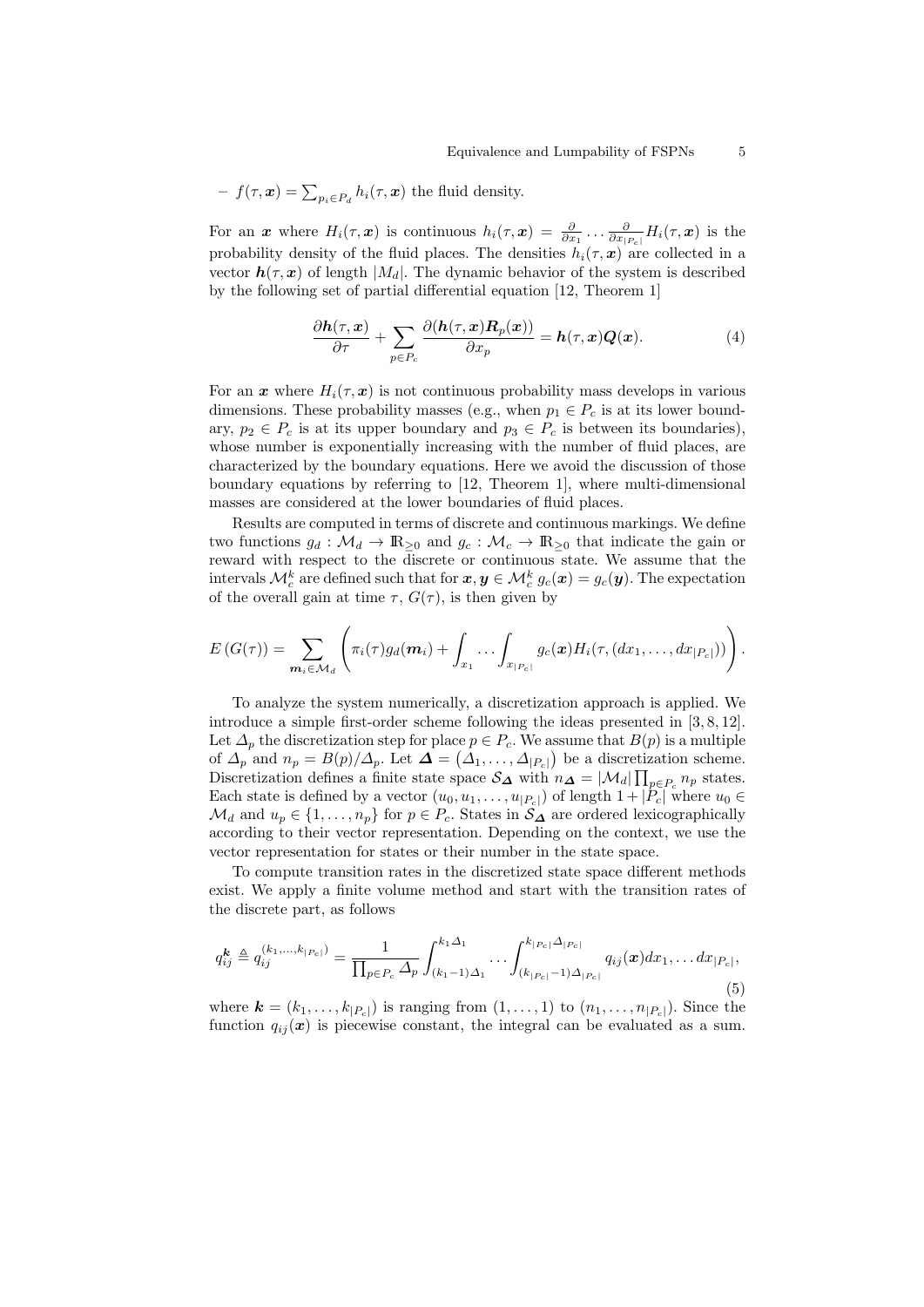Matrix

$$
\bar{Q} = \begin{pmatrix} \bar{Q}_{1,1} & \cdots & \bar{Q}_{1,|\mathcal{M}_d|} \\ \vdots & \ddots & \vdots \\ \bar{Q}_{|\mathcal{M}_d|,1} & \cdots & \bar{Q}_{|\mathcal{M}_d|,|\mathcal{M}_d|} \end{pmatrix}
$$
(6)

is a  $n_{\mathbf{\Delta}} \times n_{\mathbf{\Delta}}$  generator matrix of a Markov chain, where  $\bar{Q}_{ij} = diag(q_{ij}^{\mathbf{k}})$  is a diagonal matrix.

For the discretized flow rates define

$$
r_{i,k}^p = \frac{1}{\prod_{p \in P_c} \Delta_p} \int_{(k_1 - 1)\Delta_1}^{k_1 \Delta_1} \cdots \int_{(k_{|P_c|} - 1)\Delta_{|P_c|}}^{k_{|P_c|} \Delta_{|P_c|}} r_p((\boldsymbol{m}_i, \boldsymbol{x})) dx_1, \ldots dx_{|P_c|} \tag{7}
$$

for  $m_i \in \mathcal{M}_d$  as the flow rate of place  $p \in P_c$  when the system is in discrete state  $(m_i, k) \in S_{\Delta}$ . Again the integrals can be evaluated as finite sums since the functions are piecewise constant. For  $\mathbf{k} = (k_1, \ldots, k_{|P_c|})$  let  $\mathbf{k} \pm 1_p =$  $(k_1, \ldots, k_{p-1}, k_p \pm 1, k_{p+1}, \ldots, k_{|P_c|})$ . Observe that  $k + 1_p$  is not defined if  $k_p =$  $B(p)$  and  $k-1<sub>p</sub>$  is not defined for  $k<sub>p</sub> = 1$ . Now define the flow rates

$$
w_i^{\mathbf{k},\mathbf{l}} = \begin{cases} \frac{r_{i,\mathbf{k}}^p}{\Delta_{p_p}} & \text{if } \mathbf{l} = \mathbf{k} + 1_p \wedge r_{i,\mathbf{k}}^p > 0, \\ -\frac{r_{i,\mathbf{k}}^p}{\Delta_p} & \text{if } \mathbf{l} = \mathbf{k} - 1_p \wedge r_{i,\mathbf{k}}^p < 0, \\ -\sum_{\ell \neq \mathbf{k}} w_i^{\mathbf{k},\ell} & \text{if } \mathbf{l} = \mathbf{k}, \\ 0 & \text{otherwise}, \end{cases}
$$
 (8)

and the matrix

$$
\overline{W}_{i} = \begin{pmatrix} w_{i}^{(1,...,1),(1,...,1)} & \cdots & w_{i}^{(1,...,1),(B(1),...,B(|P_{c}|))} \\ \vdots & \ddots & \vdots \\ w_{i}^{(B(1),...,B(|P_{c}|)),(1,...,1)} & \cdots & w_{i}^{(B(1),...,P(|P_{c}|)),(B(1),...,B(|P_{c}|))} \end{pmatrix}.
$$
 (9)

Then

$$
\widehat{Q} = \overline{Q} + \overline{W} \text{ where } \overline{W} = \begin{pmatrix} \overline{W}_1 \\ & \ddots \\ & & \overline{W}_{|\mathcal{M}_d|} \end{pmatrix}
$$
(10)

is the infinitesimal generator matrix of the discretized process such that

$$
\frac{d\boldsymbol{u}(\tau)}{d\tau} = \boldsymbol{u}(\tau)\widehat{\boldsymbol{Q}}\tag{11}
$$

is the system of ordinary differential equations describing the evolution of the discretized process. Let  $u(\tau)$  be the solution of (11) at time  $\tau$  starting from  $u(0)$ , which is the discretized version of  $\bar{m}_0$ .

To approximate  $E(G(\tau))$ , we first define the discretized gain vector for continuous places.

$$
g_c^{\mathbf{k}} = \int_{(k_1-1)\Delta_1}^{k_1\Delta_1} \cdots \int_{(k_{|P_c|}-1)\Delta_{|P_c|}}^{k_{|P_c|}\Delta_{|P_c|}} g_c(\mathbf{x}) dx_1, \ldots dx_{|P_c|}.
$$
 (12)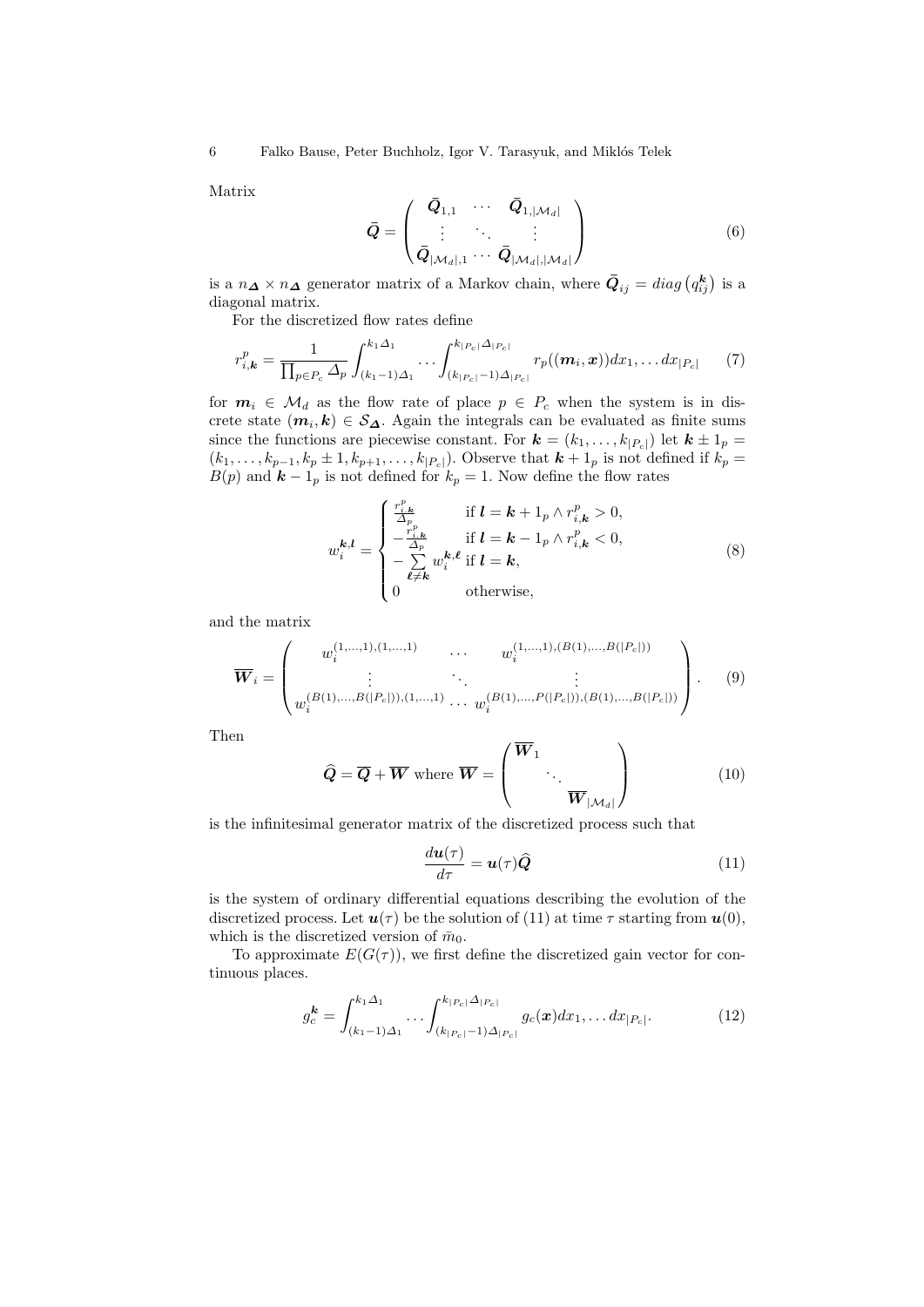Equivalence and Lumpability of FSPNs 7

Then

$$
E(G(\tau)) \approx \sum_{\mathbf{m}_i \in \mathcal{M}_d} \sum_{\mathbf{k}} \mathbf{u}_{(i,\mathbf{k})}(\tau) \left( g_d(\mathbf{m}_i) + g_c^{\mathbf{k}} \right), \tag{13}
$$

where  $\approx$  indicates the inaccuracy by discretization. For later use we define column vectors  $g_c, g_d$  of length  $n_{\Delta}$  such that  $E(G(\tau)) \approx \hat{G}(\tau) \triangleq u(\tau) (g_c + g_d)$ .

We denote a discretization  $\Delta$  as consistent for  $p \in P_c$ , if  $(b_p^k - b_p^{k-1})/\Delta_p \in \mathbb{N}$ for all intervals. In this case the integrals in  $(5),(7),(12)$  can be substituted by sums. A discretization  $\Delta$  is consistent if it is consistent for all  $p \in P_c$ . refinement of a discretization for place  $p \in P_c$  means to substitute  $\Delta_p$  by  $\Delta_p/i$ for  $i \in \mathbb{N}$ . The number of intervals is increased by a factor i.  $\Delta/2$  means that every  $\Delta_p$  is substituted by  $\Delta_p/2$ . The number of states is of the discrete process is in this case increased by factor  $2^{|P_c|}$ . If  $\Delta$  is consistent, then every refinement is also consistent.

### 4 Lumping of the Discrete Process

In this section we consider the lumpability of the discretized system developed above. Let  $\sim$  be an equivalence relation on  $\mathcal{S}_{\Delta}$ ,  $\tilde{\mathcal{S}}_{\Delta}$  the set of equivalence classes and  $[m, k]$  the equivalence class to which  $(m, k) \in \tilde{S}_{\Delta}$  belongs.  $\sim$  is lumpable relation, iff  $\forall \tilde{s}, \tilde{s}' \in \widetilde{\mathcal{S}}_{\mathbf{\Delta}}, \forall (\boldsymbol{m}_i, \boldsymbol{k}), (\boldsymbol{m}_j, \boldsymbol{l}) \in [\tilde{s}]$ :

$$
g_c^{\mathbf{k}} = g_c^{\mathbf{l}}, \ g_d(\mathbf{m}_i) = g_d(\mathbf{m}_j),
$$
  

$$
\sum_{(\mathbf{m}_z, \mathbf{y}) \in [\tilde{s}']} \hat{Q}((\mathbf{m}_i, \mathbf{k}), (\mathbf{m}_z, \mathbf{y})) = \sum_{(\mathbf{m}_z, \mathbf{y}) \in [\tilde{s}']} \hat{Q}((\mathbf{m}_j, \mathbf{l}), (\mathbf{m}_z, \mathbf{y})) \qquad (14)
$$

The union of lumpable relations is again a lumpable relation. The lumpable relation with the least number of equivalence classes exists and can be defined as the transitive closure of the union of lumpable partitions. In the sequel we denote this relation by ∼. It can be computed using partition refinement. Efficient algorithms have been proposed in the past [7, 18] and can also be used in our setting.

Let  $n_{\Delta}$  be the number of states and  $\tilde{n}_{\Delta}$  the number of equivalence classes of ∼. The equivalence relation can be represented by a so-called collector matrix [1] which is a  $n_{\mathbf{\Delta}} \times \tilde{n}_{\mathbf{\Delta}}$  matrix V with  $V(j, i) = 1$  if  $j \in [i]$  and 0 if  $j \notin [i]$ . Matrix  $V$  contains one element equal to 1 in each row and at least one element equal to 1 in each column. A distributor matrix is defined as an  $\tilde{n}_{\Delta} \times n_{\Delta}$  matrix  $\boldsymbol{W} = (\boldsymbol{V})^T$  where the overline means that the rows of the transposed matrix  $\boldsymbol{V}$ are normalized to 1. Then  $\widetilde{Q} = W\widehat{Q}V$  is the  $\widetilde{n}_{\Delta} \times \widetilde{n}_{\Delta}$  matrix of the lumped system. It is easy to show [1, 15] that the relation  $QV = VQ$  holds in this case. Furthermore, define  $\tilde{g}_c^T = g_c^T V$  and  $\tilde{g}_d^T = g_d^T V$  which implies, due to the lumpability conditions,  $g_c = V \tilde{g}_c$  and  $g_d = V \tilde{g}_d$ . Then

$$
\frac{\partial \tilde{\mathbf{u}}(\tau)}{\partial \tau} = \tilde{\mathbf{u}}(\tau) \tilde{\mathbf{Q}} \tag{15}
$$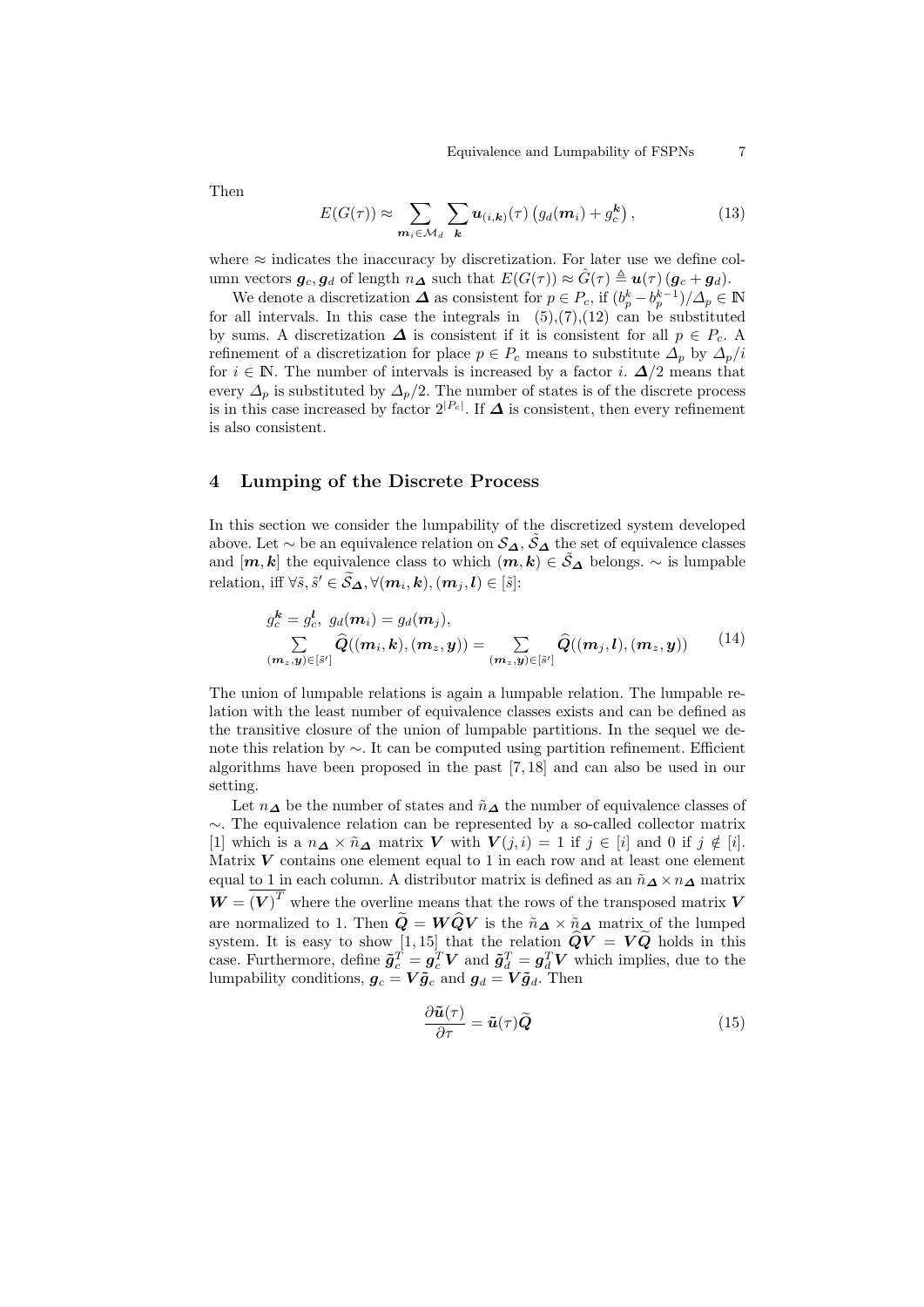are the ordinary differential equations for the lumped system. The initial condition is  $\tilde{\mathbf{u}}(0) = \mathbf{u}(0)\mathbf{V}$ .  $E(G(\tau)) \approx G(\tau) = \tilde{\mathbf{u}}(\tau)(\tilde{\mathbf{g}}_c + \tilde{\mathbf{g}}_d)$  is the result of the lumped system.

Theorem 1. If the lumped system has been generated according to some lumpable equivalence relation  $\sim$ , then  $G(\tau) = \hat{G}(\tau)$ .

*Proof.* We show here that the forward Euler method with time step  $\delta$  applied to (11) and (15) yields the same results. Since the Euler method converges for  $\delta \rightarrow 0$  towards the exact solution, both sets of ordinary differential equations converge towards the same solution. Let  $u^k = u(k \cdot \delta)$  and  $\tilde{u}^k = \tilde{u}(k \cdot \delta)$ , then  $\tilde{\mathbf{u}}^0 = \mathbf{u}^0 \mathbf{V}$ . We show by induction that the relation holds for all  $k = 0, 1, \dots$ 

Assume that  $\tilde{\boldsymbol{u}}^k = \boldsymbol{u}^k \boldsymbol{V}$ , then the  $(k+1)$ th vector is computed by the forward Euler scheme as

$$
\tilde{\boldsymbol{u}}^{k+1}=\tilde{\boldsymbol{u}}^k+\delta\tilde{\boldsymbol{u}}^k\widetilde{\boldsymbol{Q}}=\boldsymbol{u}^k\boldsymbol{V}+\delta\boldsymbol{u}^k\boldsymbol{V}\widetilde{\boldsymbol{Q}}=\left(\boldsymbol{u}^k+\delta\boldsymbol{u}^k\widehat{\boldsymbol{Q}}\right)\boldsymbol{V}=\boldsymbol{u}^{k+1}\boldsymbol{V}
$$

and

$$
\widetilde{G}(k \cdot \delta) = \widetilde{\boldsymbol{u}}^k \left( \widetilde{\boldsymbol{g}}_c + \widetilde{\boldsymbol{g}}_d \right) = \boldsymbol{u}^k \boldsymbol{V} \left( \widetilde{\boldsymbol{g}}_c + \widetilde{\boldsymbol{g}}_d \right) = \boldsymbol{u}^k \left( \boldsymbol{g}_c + \boldsymbol{g}_d \right) = \widehat{G}(k \cdot \delta),
$$

which completes the proof.  $\Box$ 

We now consider refinements of consistent partitions. Let  $\Delta$  be a partition which is consistent for  $p \in P_c$  and let  $\Delta'$  be a partition that results from  $\Delta$  by substituting  $\Delta_p$  by  $\Delta_p/2$ , then each state  $(m, k) \in S_{\Delta}$  is represented by two states  $(\bm{m}, \bm{k}^-), (\bm{m}, \bm{k}^+) \in \mathcal{S}_{\bm{\Delta'}}$  where  $\bm{k}^- = (k_1, \dots, k_{p-1}, 2k_p-1, k_{p+1}, \dots, k_{|P_c|})$ and  $\mathbf{k}^+ = (k_1, \ldots, k_{p-1}, 2k_p, k_{p+1}, \ldots, k_{|P_c|})$ . The non-diagonal elements of matrix  $\hat{Q}_{\Delta}$  can be derived from the elements of  $\hat{Q}_{\Delta}$  as follows:

$$
\begin{array}{ll}\n\hat{Q}_{\Delta'}((m, k^+), (m', k^+)) & = \hat{Q}_{\Delta'}((m, k^-), (m', k^-)) = \hat{Q}_{\Delta}((m, k), (m', k)) \\
\hat{Q}_{\Delta'}((m, k^+), (m, l^+)) & = \hat{Q}_{\Delta'}((m, k^-), (m, l^-)) = \hat{Q}_{\Delta}((m, k), (m, l)) \\
\hat{Q}_{\Delta'}((m, k^+), (m, k^-)) & = -\frac{\min(r_{m, k}^p, 0)}{2\Delta_p} \\
\hat{Q}_{\Delta'}((m, k^-), (m, k^+)) & = \frac{\max(r_{m, k}^p, 0)}{2\Delta_p} \\
\hat{Q}_{\Delta'}((m, k^+), (m, (k^+ + 1_p)) = \frac{\max(r_{m, k}^p, 0)}{2\Delta_p} \\
\hat{Q}_{\Delta'}((m, k^-), (m, (k^- - 1_p)) = -\frac{\min(r_{m, k}^p, 0)}{2\Delta_p}\n\end{array} \tag{16}
$$

for  $m \neq m'$  and  $l \neq k$  and  $l \neq k\pm 1_P$ . All remaining non-diagonal matrix entries are 0. The diagonal elements  $\hat{Q}_{\Delta'}((m, k^+), (m, k^+)), \hat{Q}_{\Delta'}((m, k^-), (m, k^-))$ are chosen to yield row sum 0 in each row. For the lumped system let  $[m, l]$  be the equivalence class to which state  $(m, l)$  belongs. Each equivalence class  $[m, k]$ is split into two classes  $[m, k^-]$ ,  $[m, k^+]$ . Matrix  $\tilde{Q}_{\Delta'}$  is defined by (16) where  $\hat{Q}_{\Delta'}((m,k),(m',k')$  is substituted by  $\tilde{Q}_{\Delta'}((m,k),\overline{(m',k')}).$ 

**Theorem 2.** Let  $\Delta'$  be a refinement of  $\Delta$ . If  $\widetilde{Q}_{\Delta}$  results from  $\widehat{Q}_{\Delta}$  by a lumpable equivalence relation ~, then  $Q_{\Delta'}$  results from  $Q_{\Delta'}$  by a lumpable equivalence relation ~' where  $(m, k) \sim (m', l) \Rightarrow ((m, k^{-}) \sim' (m', l^{-})) \wedge ((m, k^{+}) \sim' (m', l^{+})).$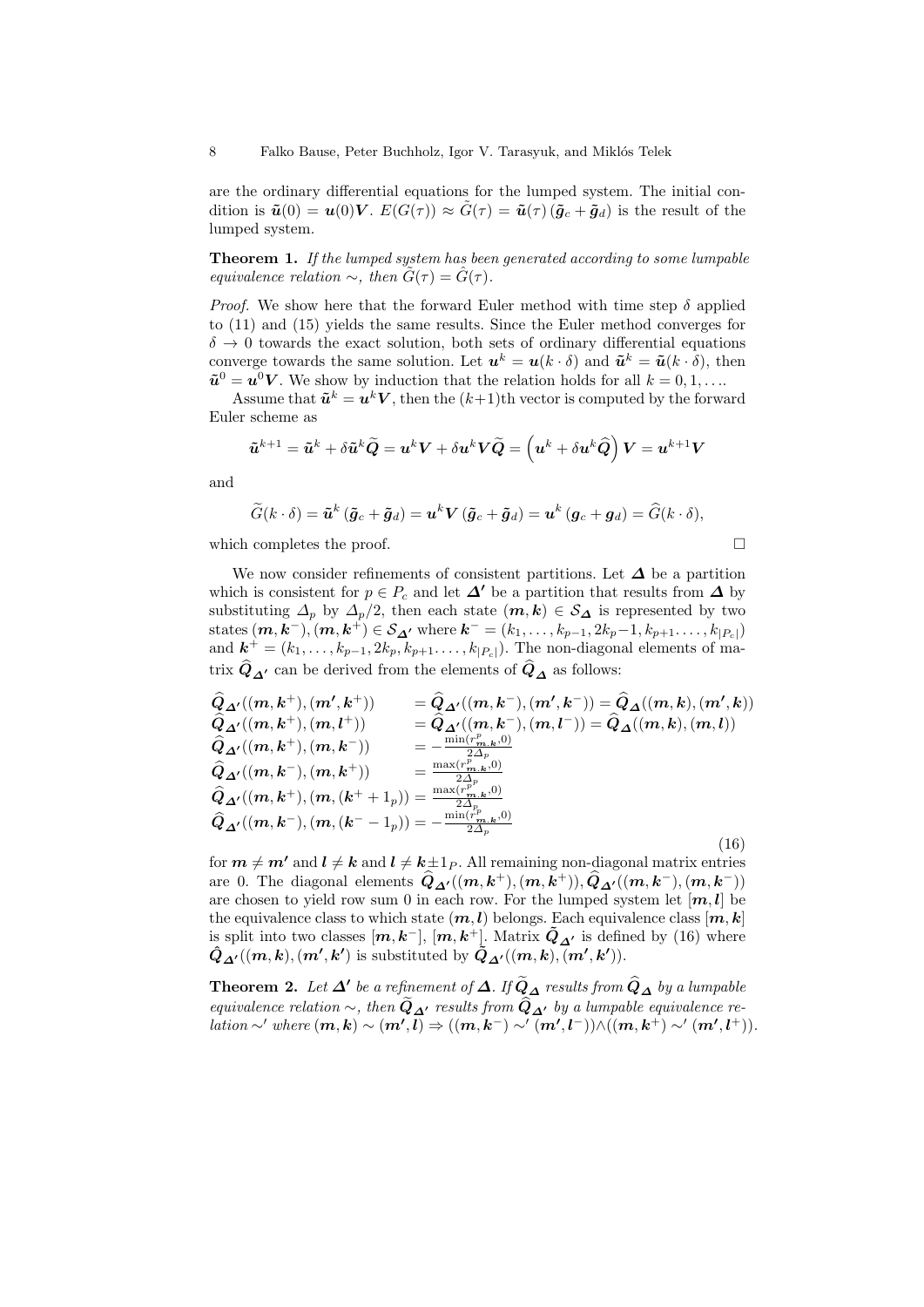*Proof.* Consider a pair of states  $(m, k<sup>+</sup>) \sim' (m', l<sup>+</sup>)$ . Then it holds that  $(m, k) \sim$  $(m',l)$ . We have to show that the sum of rates into the state from each equivalence class  $[m'', y^{\pm}]$  is identical for both states. All rates out of  $(m, k^+)$  $((m', l^+), \text{resp.})$  that do not result from a flow into or out of place p are identical to the corresponding rates out of state  $(m, k)$   $((m', l)$ , resp.). Thus, the rates in the first two cases of (16) are identical, which means that we only have to consider the remaining cases.

Since the discretization is consistent,  $r_{m,k}^p = r_{m',l}^p$  has to hold which implies

that  $\frac{r_{m,k}^p}{2\Delta'} = \frac{r_{m',l}^p}{2\Delta'}$  and lumpability is transferred from  $\sim$  to  $\sim'$ .

The proof for the other case,  $(m, k^-) \sim (m', l^-)$  uses similar arguments.  $\Box$ 

If  $r_{m,k}^p = 0$  for all  $p \in P_c$ , then ∼' can be extended by joining the equivalence classes  $[m, k^-]$  and  $[m', k^+]$ . This can be seen by noticing that the flow between  $(m, k<sup>+</sup>)$  and  $(m, k<sup>-</sup>)$  is 0 in this case.

The results presented in this section suggest the following lumping approach:

- 1. Find the coarsest consistent discretization  $\Delta$ .
- 2. Build matrix  $Q_{\Lambda}$ .
- 3. Compute the largest lumpable equivalence relation using partition refinement.
- 4. Refine the discretization and generate the lumped matrices using (16) such that the discretization error remains small enough. The discretization error for the finite volume method, that is applied, can be estimated using standard methods for the numerical solution of partial differential equations [14].
- 5. Compute the results by solving the set of ordinary differential equations (11) resulting from the lumped system.

The refinement described here refines  $\Delta_p$  for all fluid places in the same way. It is, of course, possible to restrict the refinement to some fluid places only.

The whole approach works well, if the transition and flow rates are defined in such a way that a coarse consistent discretization exists. Otherwise the lumpable partition has to be computed for the fine discretization that is used for analysis. Such an approach is only useful for large time horizons  $\tau$ , for which the solution should be computed.

*Example 1:* We consider the simple net shown in Fig.  $1(a)$ . It describes a source and a sink which have  $N_d$  operational modes. In mode  $i \in \{0, \ldots, N_d\}$ , indicated by i tokens on place  $p_2$  or  $p_3$ , fluid is produced respectively consumed. Production of fluid is described by the transitions  $t_2, t_3$ , consumption by the transitions  $t_4, t_5$ . In mode 0 the consumer or producer are switched off, which means that the transitions are not enabled. The net contains two fluid buffers modeled by the fluid places  $p_5$  and  $p_6$ . Both buffers have the same capacity B but buffer  $p_6$  is always filled and emptied first. This implies that the behavior is non-symmetric, the fluid densities differ for both fluid places.

The system becomes lumpable if the input transition  $t_2$  and  $t_3$  as well as the output transitions  $t_3$  and  $t_4$  of the buffers have identical parameters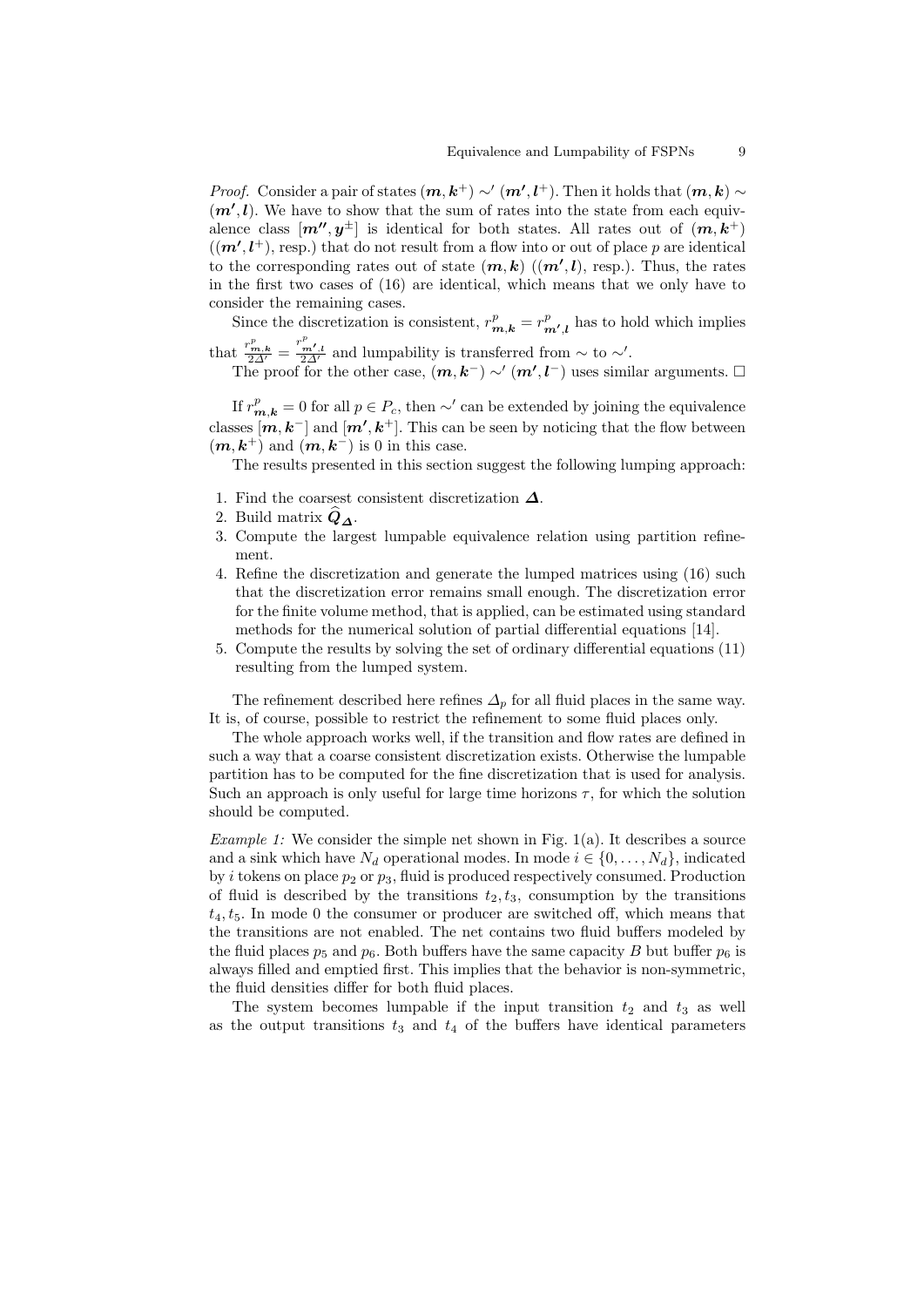

Fig. 1. Example FSPNs.

| $N_d$ | $N_c$ |       |     |   |     | original   lumped   $N_d$ $N_c$   original   lumped |      |
|-------|-------|-------|-----|---|-----|-----------------------------------------------------|------|
|       |       | 140   | 40  | 2 | 6   | 318                                                 | 93   |
|       | 11    | 480   | 80  | 2 | 11  | 1083                                                | 183  |
|       | 21    | 1760  | 160 | 2 | 21  | 3963                                                | 363  |
|       | 51    | 10400 | 400 | 2 | 51  | 23403                                               | 903  |
|       | 101   | 40800 | 800 |   | 101 | 91803                                               | 1803 |

Table 1. State space sizes for the first example net.

which depend only on the sum of fluid in fluid places and not on the individual fluid levels  $x_5$  and  $x_6$ . For the firing rates this means that  $t_2$  is enabled if  $m_2 > 0$ ,  $x_5 < B$  and  $x_6 = B$ . The firing rate is then given by  $F(t_2, (m, x_5, x_6)) = \lambda(m, x_5 + x_6)$ . Transition  $t_3$  is enabled if  $m_2 > 0$  and  $x_6 < B$ . The firing rate equals  $F(t_3, (m, x_5, x_6)) = \lambda(m, x_5 + x_6)$ . Similarly,  $t_4$ is enabled with firing rate  $F(t_4, (m, x_5, x_6)) = \mu(m, x_5 + x_6)$  if  $m_3 > 0, x_5 > 0$ and  $x_6 = 0$  and  $t_5$  is enabled with rate  $F(t_5, (m, x_5 + x_6)) = \mu(m, x_5 + x_6)$ if  $m_3 > 0$  and  $x_6 > 0$ .  $\lambda(.)$  and  $\mu(.)$  are positive functions. The flow rates underlie similar restrictions. We have  $R((t_2, p_5), (\mathbf{m}, x_5, x_6)) = \nu(\mathbf{m}, x_5 + x_6)$ ,  $R((t_3, p_6), (\mathbf{m}, x_5, x_6)) = \nu(\mathbf{m}, x_5 + x_6), R((t_4, p_5), (\mathbf{m}, x_5, x_6)) = \xi(\mathbf{m}, x_5 + x_6)$ and  $R((t_5, p_6), (\mathbf{m}, x_5, x_6)) = \xi(\mathbf{m}, x_5+x_6)$ .  $\nu(.)$  and  $\xi(.)$  are in our setting piecewise constant positive functions. Lumping additionally requires that all results are only based on the discrete marking and the sum of the content of the fluid places,  $x_5 + x_6$ .

If the system is lumpable, in some situations only the sum of fluid of the fluid places and not the individual fluid levels have to be considered in the state space. This results in a significant state space reduction. Table 1 shows some state space sizes for the detailed and lumped system of equations. Parameter  $N_d$  describes the number of tokens in the places  $p_1$  and  $p_4$  in the initial marking and  $N_c$  is the number of discretization intervals for the fluid places.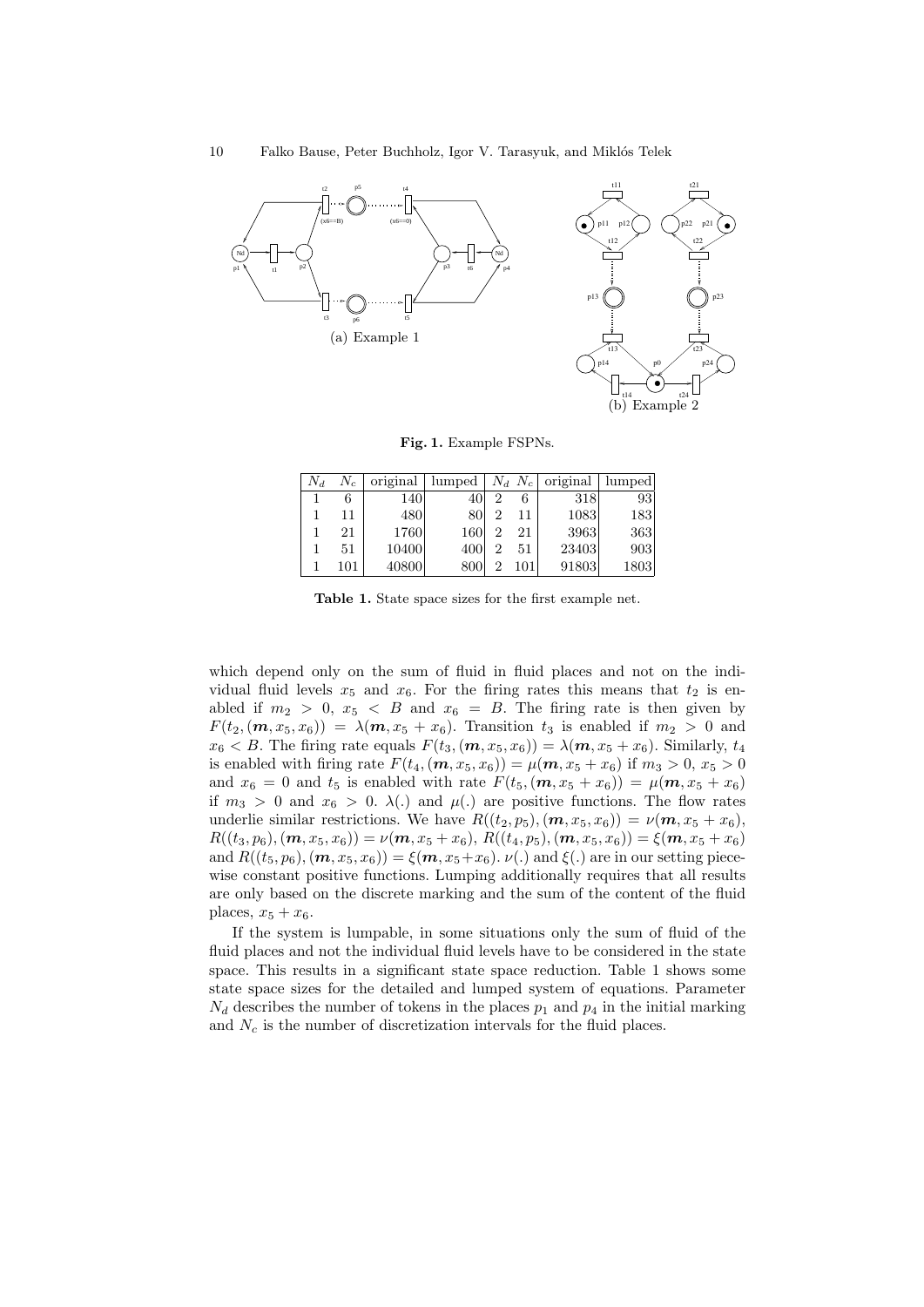#### 5 Lumping of the FSPN Matrices

Lumping, as presented in the previous section, is done at the state space of the discrete process. Alternatively several approaches have been proposed to perform lumping compositionally [2, 11] or based on symmetries at the net level [4]. In principle similar approaches can be developed for FSPNs after defining compositional or colored nets. However, here we consider an intermediate step by defining and computing lumpable partitions at the levels of the matrices  $Q(x)$ and  $\mathbf{R}_p(x)$  ( $p \in P_c$ ), defined at the beginning of Sect. 3.

In Theorem 3, we define an equivalence relation  $\sim$  that relates states  $\bar{m} =$  $(m, x)$  and  $\bar{m}' = (m', x')$ . We can restrict the equivalence relation to the discrete and continuous parts of the state description. Thus, if  $(m, x) \sim (m', x')$ , then  $m \sim_d m'$  and  $x \sim_c x'$ . However, in general, the discrete and continuous parts of the relation are not independent. I.e.,  $(m, x) \sim (m', x') \Rightarrow m \sim_d m' \wedge x \sim_c$ x' but the other direction  $\Leftarrow$  usually will not hold. We furthermore assume that  $\sim_c$  defines equivalence classes on the set of continuous places. Therefore we define permutations perm that permute places and transitions such that continuous places are mapped on continuous place, discrete places are mapped on discrete places and transitions are mapped on transitions. With a slight misuse of notation we may consider the use of perm on subsets, e.g.  $perm(x)$  considers only the effect of perm on continuous places. If  $x \sim_c x'$ , then there exists some permutation *perm* of continuous places, such that  $x' = perm(x)$ . Thus, ∼ induces an equivalence relation on  $P_c$  and  $\boldsymbol{x} \sim_c \boldsymbol{x'}$  implies that  $\boldsymbol{x'}$  results from  $\boldsymbol{x}$ by reordering equivalent places. We denote by  $\mathcal{P}_{\sim}$  the set of permutations that permute equivalent places. Since  $\sim_p$  is an equivalence relation if perm  $\in \mathcal{P}_c$ , then  $perm^{-1} \in \mathcal{P}_c$  and if  $perm, perm' \in \mathcal{P}_c$ , then  $perm \circ perm' \in \mathcal{P}_c$  where  $perm \circ perm'$  is the concatenation of permutations perm and perm'.

**Theorem 3.** The relation  $\sim$  defines a lumpable partition, if for all equivalence classes  $[m, x], [m', x']$  and all  $(m_i, x_i), (m_j, x_j) \in [m, x]$  the following relations hold:

$$
\sum_{\substack{(\mathbf{m}_k,\mathbf{x}_i)\in[\mathbf{m}',\mathbf{x}']\\ \exists perm\in\mathcal{P}_{\sim},\forall p\in P_c : r_p(\mathbf{m}_i,\mathbf{x}_i) = r_{perm(p)}}} q_{jk}(\mathbf{x}_j),\,\,g_d(\mathbf{m}_i) = g_d(\mathbf{m}_j),\,g_c(\mathbf{x}_i) = g_c(\mathbf{x}_j),
$$
\n
$$
\exists perm\in\mathcal{P}_{\sim},\forall p\in P_c : r_p(\mathbf{m}_i,\mathbf{x}_i) = r_{perm(p)}(\mathbf{m}_j,perm(\mathbf{x}_j)),\,B(p) = B(perm(p)).
$$
\n(17)

*Proof.* We have to prove that (14) holds for arbitrary discretizations  $\Delta$  where  $\Delta_p = \Delta_{p'}$  if  $p = perm(p')$  for some  $perm \in \mathcal{P}_{\sim}$ .

Now let  $\Delta$  be some discretization of the above form and  $\widehat{Q}$  the corresponding rate matrix. ∼ induces an equivalence relation  $\dot{\sim}$  on the discrete state space such that  $(m, k) \sim (m, k')$  iff  $m \sim m'$  and  $k = perm(k')$  for some perm  $\in \mathcal{P}_{\sim}$ .

We first consider equivalence of the rewards. For the continuous and discrete reward we have by definition of  $\sim$  that  $g_d(\mathbf{m}_i) = g_d(\mathbf{m}_j)$  and  $g_c(\mathbf{x}_i) = g_c(\mathbf{x}_j)$ holds for  $m_i \sim m_j$  and  $x_i \sim x_j$ . For continuous places this implies that also the integrals in (12) are identical for **k** and **k'** which implies  $g_c^{\mathbf{k}} = g_c^{\mathbf{k'}}$ .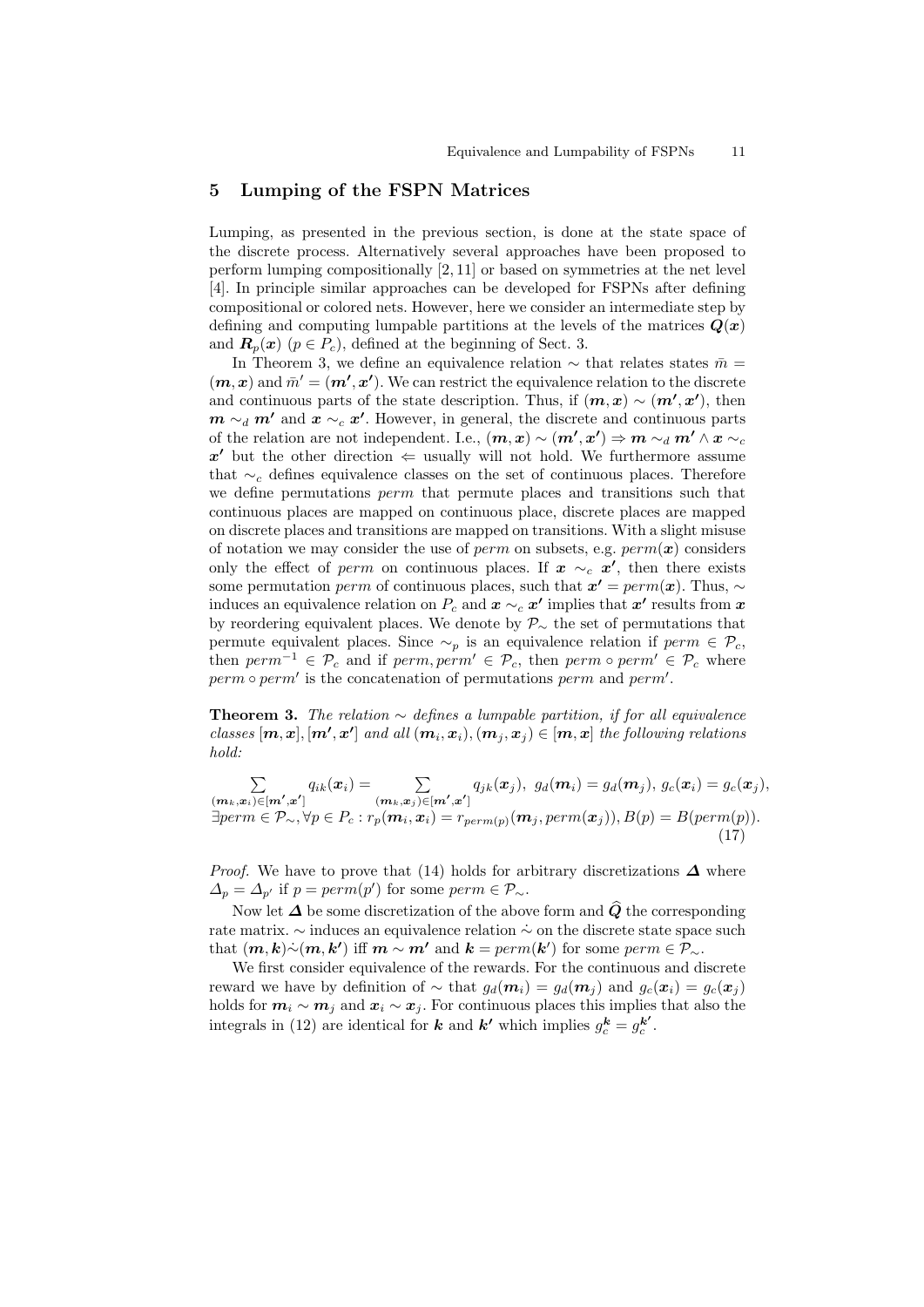12 Falko Bause, Peter Buchholz, Igor V. Tarasyuk, and Miklós Telek

Now consider the lumpability condition on the sums of rates, namely

$$
\textstyle \sum_{(\bm{n}', \bm{l}') \in [(\bm{n}, \bm{l})]} \widehat{Q}((\bm{m}, \bm{k}), (\bm{n}', \bm{l}')) = \sum_{(\bm{n}', \bm{l}') \in [(\bm{n}, \bm{l})]} \widehat{Q}((\bm{m}', \bm{k}'), (\bm{n}', \bm{l}'))
$$

for some equivalence class  $[(n, l)]$  of  $\sim$  and  $(m, k) \sim (m', k')$ . The rates can result from a change of the discrete marking by firing a transition (collected in  $\overline{Q}$ ) or from the discretized continuous flow (collected in  $\overline{W}$ ). In the former case the rate for  $(m, k) \notin [n, l]$ . is given by

$$
\begin{array}{lll} & \sum_{(\mathbf{n}',\mathbf{l}')\in[(\mathbf{n},\mathbf{k})]}\widehat{Q}((\mathbf{m},\mathbf{k}),(\mathbf{n}',\mathbf{l}')) & = \\ & \sum_{(\mathbf{n}',\mathbf{l}')\in[(\mathbf{n},\mathbf{l})]}\int_{(k_1-1)\Delta_1}^{k_1\Delta_1}\cdots\int_{(k_{|P_c|}-1)\Delta_{|P_c|}}^{k_{|P_c|}\Delta_{|P_c|}}q_{\mathbf{m},\mathbf{n}'}(\mathbf{x})dx_1,\ldots dx_{|P_c|} & = \\ & & \int_{(k_1-1)\Delta_1}^{k_1\Delta_1}\cdots\int_{(k_{|P_c|}-1)\Delta_{|P_c|}}^{k_{|P_c|}\Delta_{|P_c|}}\sum_{(\mathbf{n}',\mathbf{l}')\in[(\mathbf{n},\mathbf{l})]}\,q_{\mathbf{m},\mathbf{n}'}(\mathbf{x})dx_1,\ldots dx_{|P_c|} & = \\ & & \sum_{(\mathbf{n}',\mathbf{l}')\in[(\mathbf{n},\mathbf{l})]}\int_{(k_1-1)\Delta_1}^{k_1\Delta_1}\cdots\int_{(k_{|P_c|}-1)\Delta_{|P_c|}}^{k_{|P_c|}\Delta_{|P_c|}}q_{\mathbf{m}',\mathbf{n}'}(\text{perm}(\mathbf{x}))dx_1,\ldots dx_{|P_c|} = \\ & & \sum_{(\mathbf{n}',\mathbf{l}')\in[(\mathbf{n},\mathbf{l})]}\widehat{Q}((\mathbf{m}',\mathbf{k}'),(\mathbf{n}',\mathbf{l}')) & \end{array}
$$

Observe that the continuous part is not modified by firing the discrete transition but discretized vectors may differ due to a permutation of equivalent continuous places. Sum and integrals can be interchanged due to Fubini's theorem. If the identity holds for all equivalence classes  $[n, l] \neq [m, k]$  then it also holds for  $[m, k]$  because  $\overline{Q}$  has zero row sums.

If the state changes due to the discretized continuous flow, the discrete remains and we have for the flow according to place  $p \in P_c$ .

$$
\sum_{(\mathbf{n}',\mathbf{k})\in[(\mathbf{n},\mathbf{k})]} \widehat{Q}((\mathbf{m},\mathbf{k}),(\mathbf{n}',\mathbf{k}\pm 1_p)) =
$$
\n
$$
\frac{\sum_{\substack{\mathbf{n},\mathbf{n}'\\ \mathbf{n}'\in P_c}} \widehat{Q}_{\mathbf{n}'}}(\mathbf{n}',\mathbf{l}')\sum_{\substack{k_1,\mathbf{n}'\\ k_1\mathbf{n}'\in [(\mathbf{n},\mathbf{k}\pm 1_p)](k_1-1)\mathbf{n}'\\ k_1\mathbf{n}'\in P_c}} \frac{k_1\mathbf{n}'_1}{\int \cdots \int \frac{k_{|P_c|}\mathbf{n}'_{|P_c|}}{(k_{|P_c|-1})\mathbf{n}'_{|P_c|}} d_{|P_c|} d_{|P_c|} d_{|P_c|} d_{|P_c|} d_{|P_c|} d_{|P_c|} d_{|P_c|} d_{|P_c|} d_{|P_c|} d_{|P_c|} d_{|P_c|} d_{|P_c|} d_{|P_c|} d_{|P_c|} d_{|P_c|} d_{|P_c|} d_{|P_c|} d_{|P_c|} d_{|P_c|} d_{|P_c|} d_{|P_c|} d_{|P_c|} d_{|P_c|} d_{|P_c|} d_{|P_c|} d_{|P_c|} d_{|P_c|} d_{|P_c|} d_{|P_c|} d_{|P_c|} d_{|P_c|} d_{|P_c|} d_{|P_c|} d_{|P_c|} d_{|P_c|} d_{|P_c|} d_{|P_c|} d_{|P_c|} d_{|P_c|} d_{|P_c|} d_{|P_c|} d_{|P_c|} d_{|P_c|} d_{|P_c|} d_{|P_c|} d_{|P_c|} d_{|P_c|} d_{|P_c|} d_{|P_c|} d_{|P_c|} d_{|P_c|} d_{|P_c|} d_{|P_c|} d_{|P_c|} d_{|P_c|} d_{|P_c|} d_{|P_c|} d_{|P_c|} d_{|P_c|} d_{|P_c|} d_{|P_c|} d_{|P_c|} d_{|P_c|} d_{|P_c|} d_{|P_c|} d_{|P_c|} d_{|P_c|} d_{|P_c|} d_{|P_c|} d_{|P_c|} d_{|P_c|} d_{|P_c|} d_{|P_c|} d_{|
$$

± equals + if the resulting value is positive, otherwise it equals −.

Thus, the lumpability conditions hold for any discretization  $\Delta$  which completes the proof.  $\Box$ 

Partition ∼ can be computed by partition refinement. The corresponding algorithm will be briefly outlined in the following steps.

1. Generate the discrete state space  $\mathcal{M}_d$  (by assumption this can be done by neglecting continuous places) and set  $k = 0$ .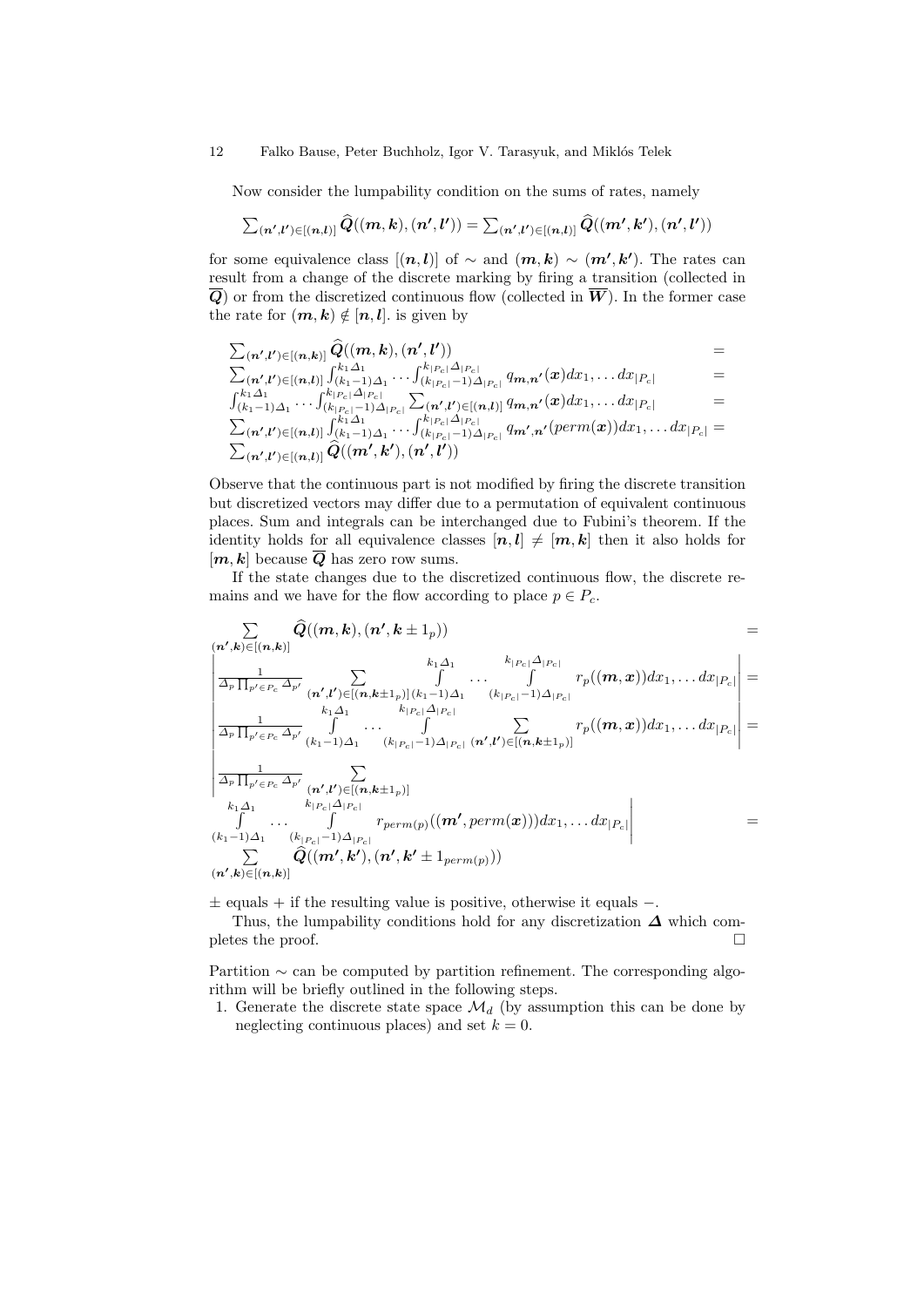- 2. Define an initial equivalence relation  $\sim_d^0$  on  $\mathcal{M}_d$  by  $m \sim_d^0 m'$  for  $m, m' \in$  $\mathcal{M}_d$ , iff  $g_d(\mathbf{m}) = g_d(\mathbf{m'})$ .
- 3. Define an initial equivalence relation  $\sim_c^0$  by  $p \sim_c^0 p'$  for  $p, p' \in P_c$  and all  $\mathbf{x} \in \mathcal{M}_c$ , iff  $B(p) = B(p')$  and  $g_c(\mathbf{x}) = g_c(\mathbf{x}_{p \leftrightarrow p'})$  where  $\mathbf{x}_{p \leftrightarrow p'}$  results from x by exchanging the positions for p and  $p'$ . Let  $Perm^0$  be the set of all permutations that permute the indices of equivalent places from  $P_c$ .
- 4. Partition refinement of  $\sim_d^k$ : for all equivalence classes  $[m]$ Function Tennement of  $\alpha_d$ , for an equivalence classes  $[m^1], \ldots, [m^L]$  $\sum$ ] until  $\bm{m}_k \!\in\! [\bm{m'}]$  $q_{i,k}(\boldsymbol{x}) = \quad \sum$  $\bm{m}_k \!\!\in\!\! [\bm{m'}]$  $q_{j,k}(perm(\boldsymbol{x}))$  holds for all  $\boldsymbol{m}_i, \boldsymbol{m}_j \in [\boldsymbol{m}^l]$  $(l = 1, \ldots, L)$ , all  $[m'] \in \sim_d^k$ , all  $x \in M_c$  and some perm  $\in Perm^k$ , add equivalence classes  $[\mathbf{m}^1], \dots, [\mathbf{m}^L]$  to  $\sim_d^{k+1}$ .
- 5. Partition refinement of  $\sim_c^k$ : for all equivalence classes [q] of  $\sim_c^k$ split [q] into equivalence classes  $[q^1], \ldots, [q^K]$  until for all  $p, p' \in [q^k]$   $(k = 1, ..., K)$ , all equivalence classes  $[m]$  of  $\sim_d^{k+1}$ , exist  $m_i, m_j \in [m]$   $r_p(m_i, x) = r_{p'}(m_j, perm(x))$  for all x where perm is the permutation that assures in step 4 that  $m_i$  and  $m_j$  are equivalent add equivalence classes  $[q^1], \ldots, [q^K]$  to  $\sim_c^{k+1}$ ,
- 6. If  $\sim_d^k \equiv \sim_d^{k-1}$  and  $\sim_c^k \equiv \sim_c^{k-1}$ , then stop (a lumpable partition has been found), else set  $k = k + 1$  and continue with step 4.

Some remarks should be given for the outlined algorithm. The algorithm eventually terminates because in each iteration at least one new equivalence class is generated for the states in  $\mathcal{M}_d$  or the places in  $P_c$  and the finest equivalence relation is the identity relation where each equivalence class contains a single discrete state or continuous place, respectively. Since the number of places and the number of discrete markings are finite by assumption, the algorithm will stop. Knowledge of  $\sim_d$  and  $\sim_c$  is not sufficient to define the lumpable relation, additionally we need the relation between equivalent discrete states and the corresponding permutation of equivalent continuous places (see step 4 of the algorithm). The partition refinement in step 4 requires that the rates are identical for all  $\mathbf{x} = (x_1, \ldots, x_{|P_c|})$  where  $x_p \in [0, B(p)]$ . To check this algorithmically an appropriate specification of the rates  $q_{ik}(x)$  is necessary which is also required for the specification of rates depending on the filling of fluid places.

It should be noted that the lumpability conditions for the discrete and continuous part are not symmetric. For the discrete part we define lumping at the state level of the stochastic process, whereas for the continuous part lumping is defined for symmetric places which is more restrictive. Consequently, a coarser lumpable partition may exist which cannot be found by the outlined algorithm above but can be computed by partition refinement of an adequately discretized process (see e.g. Example 1).

*Example 2:* The second example is a symmetric FSPN which is shown in Fig.  $1(b)$ in a version with two components. Places with names  $pki$  belong to component k. Each component models a switched source that produces fluid for a continuous place  $pk3$ . A single consumer exists which is idle if a token resides on place  $p0$ . If transition  $tk4$  fires, the consumer changes its state to a state where fluid from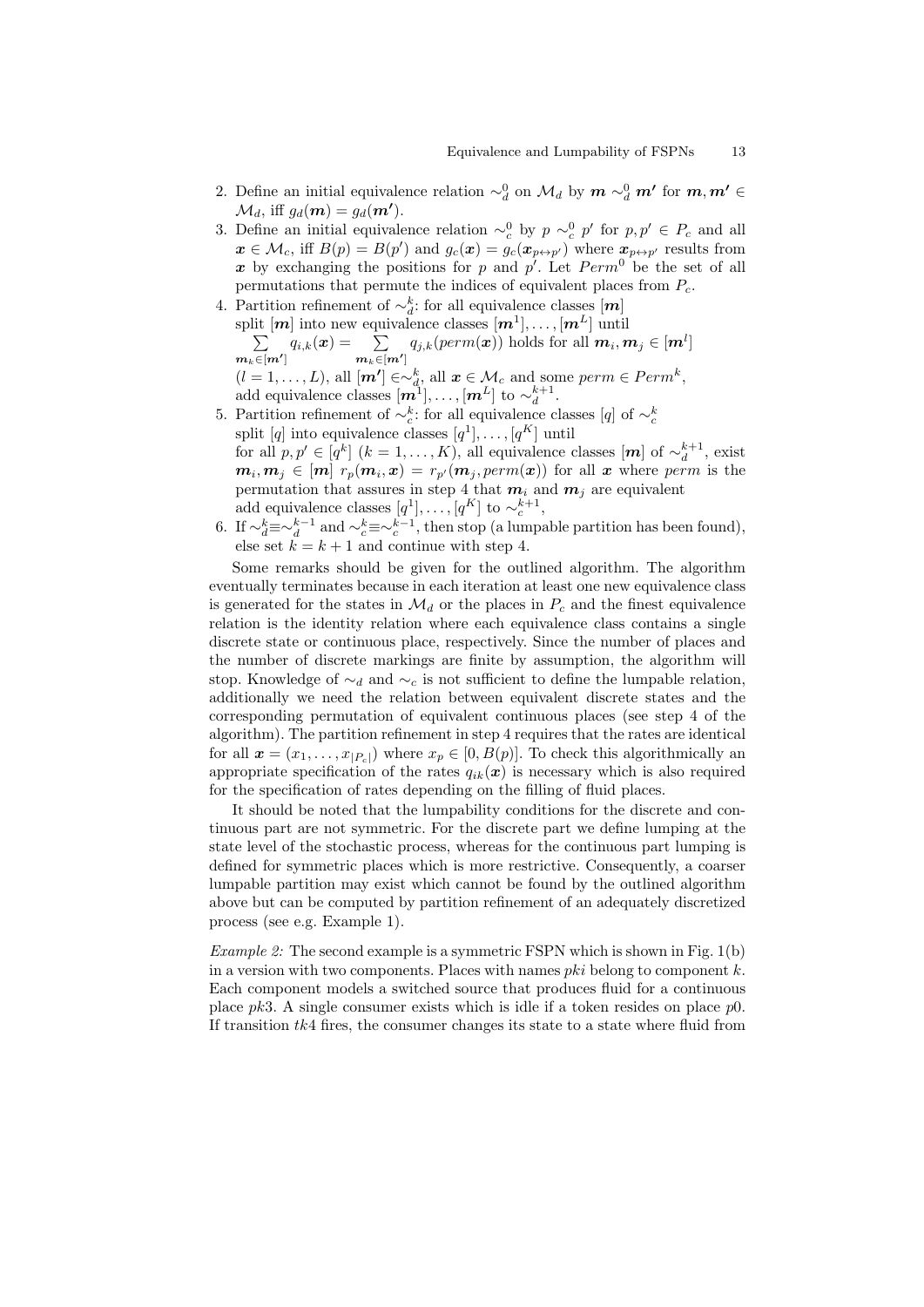place  $pk3$  is consumed. If transition  $tk3$  fires, the consumer goes back to the idle state. The model can be defined for  $> 2$  components in exactly the same way.

To allow state space reduction by lumpability, the components and the consumer have to show a symmetric behavior. We define the corresponding conditions for the case of K components. Let  $\mathcal{P}_K$  be the set of all permutations of the numbers 1 through K. We use the notation  $perm(m)$  and  $perm(x)$  to indicate the application of permutation perm on the vector which means that the vector components belonging to the corresponding places are exchanged. I.e., if  $perm(k) = l$ , then pki becomes pli and tki becomes that Observe that discrete places are mapped on discrete places and continuous places on continuous places. The following equalities have to hold for all  $k, l \in \{1, ..., K\}$ , all  $perm \in \mathcal{P}_K$ where  $perm(k) = l$ , all transitions tki and all places pki to assure lumpability.

$$
F(tki, (\boldsymbol{m}, \boldsymbol{x})) = F(tli, (perm(\boldsymbol{m}, \boldsymbol{x})), r_{pki}(\boldsymbol{m}, \boldsymbol{x}) = r_{pli}(perm(\boldsymbol{m}, \boldsymbol{x})),
$$
  
\n
$$
g_c^{\boldsymbol{x}} = g_c^{perm(\boldsymbol{x})}
$$
 and 
$$
g_d(\boldsymbol{m}) = g_d(perm(\boldsymbol{m})).
$$

Additionally, the bounds for the continuous places have to be identical and the same discretization has to be applied for all continuous places. Observe that due to an appropriate definition of marking dependent transition rates, the firing of transitions may depend on the filling of continuous place. For example  $tk4$  may only have a non-zero rate if  $pk3$  includes enough fluid and the rate of  $tk3$  may grow if  $pk3$  becomes empty. Let  $n_c$  be the number of discrete intervals resulting from the discretization of the continuous state of each continuous place. Then  $S_{\Delta}$  contains  $(2K+1)(2n_c)^K$  states.

A lumpable equivalence relation ∼ can be generated by defining two states as equivalent if one can be transformed into the other by a permutation  $perm \in \mathcal{P}_K$ . Thus,  $(\bm{m}, \bm{x}) \sim (\bm{m'}, \bm{x'})$  if  $perm(\bm{m}, \bm{x}) = (\bm{m'}, \bm{x'})$  for some  $perm \in \mathcal{P}_K$ . For the reduced state space, we do not have to distinguish the identity of a component, we only have to consider the number of equivalent components which are in a specific state. This is well known from symmetry exploitation in SPNs [4]. For our example this means that if a token resides at place  $p_0$ , then all components are identical and the number of states is reduced from  $(2n_c)^K$  to  $\binom{2n_c+K-1}{K}$ . If a token resides at some place  $pk4$ , then the identity of the place is not relevant and the remaining components are identical such that the number of states is reduced from  $K(2n_c)^K$  to  $2n_c * \binom{2n_c+K-2}{K-1}$ . Overall the lumped state space  $\tilde{S}_{\Delta}$ includes  $\binom{2n_c + K - 1}{K} + 2n_c * \binom{2n_c + K - 2}{K-1}$  states. For larger values of K the reduction becomes significant but the state space still remains large if  $n_c$  is large.

## 6 Conclusions

Lumping proved to be an efficient tool in the analysis of discrete state systems such as CTMCs and SPNs. In this work we extended the concept of lumping to FSPNs which are hybrid (discrete and continuous state) systems. The fundamental approach behind this extension is to map the hybrid system to a discrete state one and apply the available lumping relations for the discrete system.